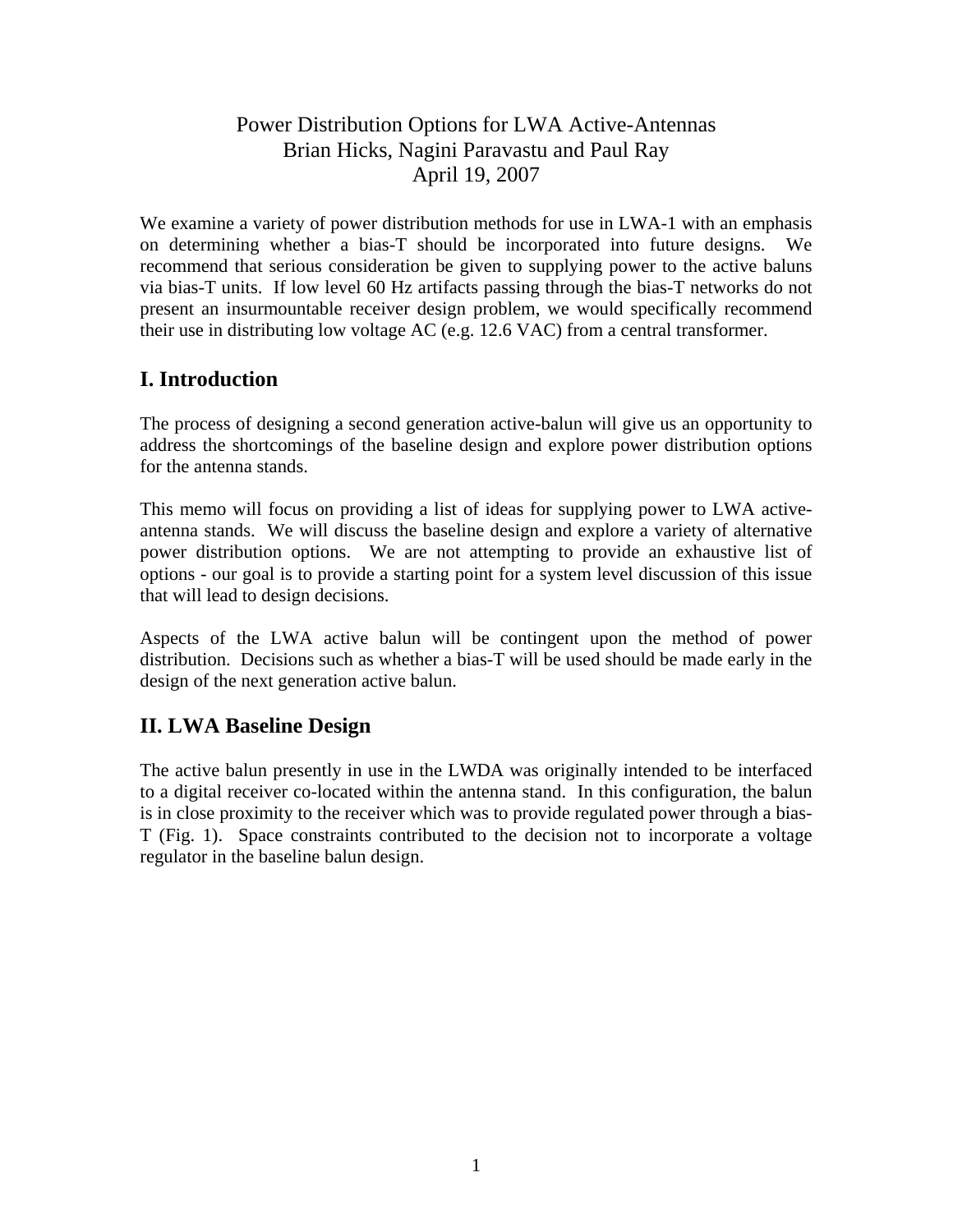

Figure 1 – Power distribution arrangement for baseline active-balun

When it was decided to move the LWDA receivers to a central location in a shielded environment, some deficiencies of the baseline balun design became obvious. For example, experimentation with the LWDA has established that it is essential that future active-balun designs include a local voltage regulator and provide additional gain to overcome cable losses (Fig. 2).



Figure 2 – Baseline Active Balun Design with Voltage Regulator Added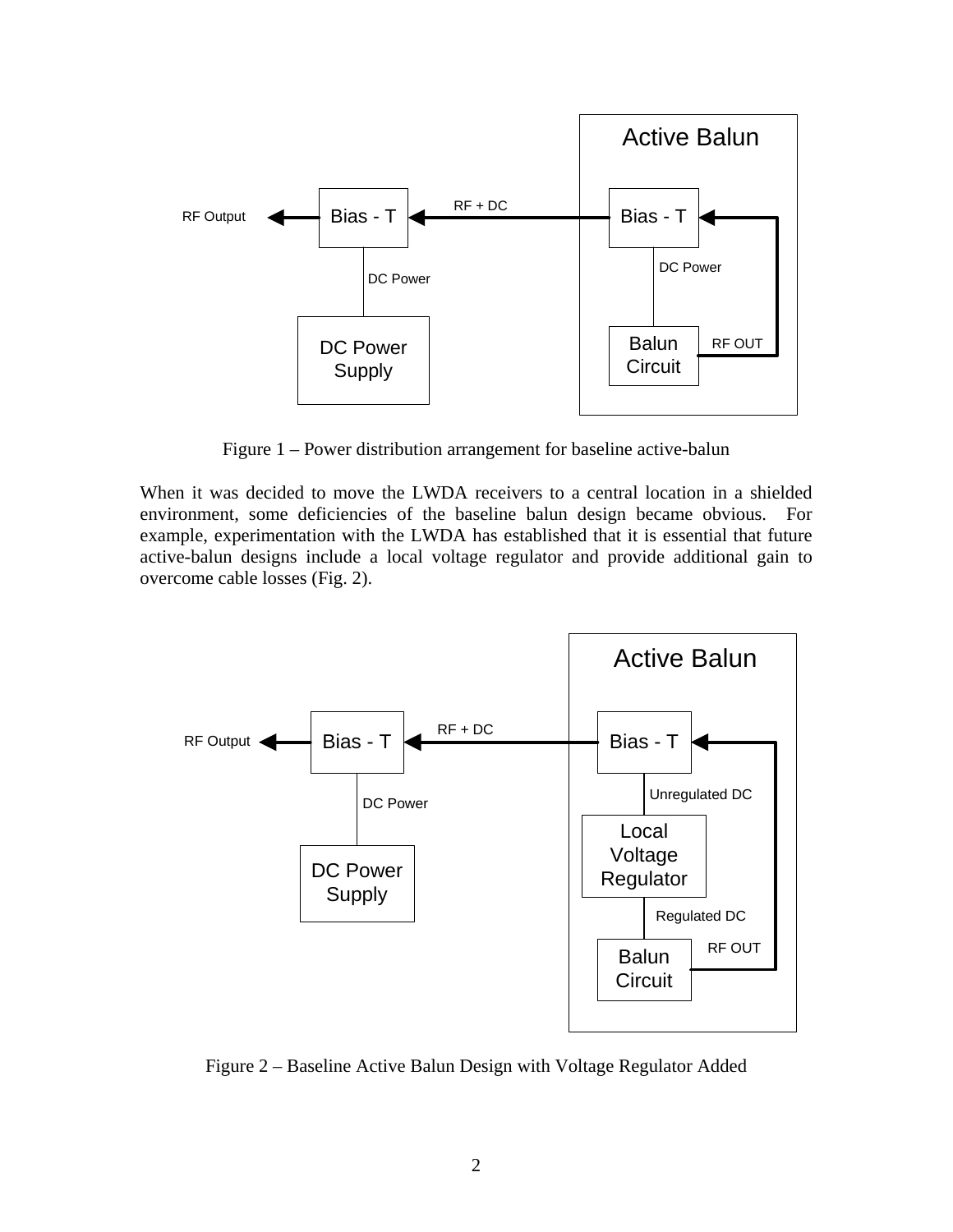## **III. Possible Upgrades to LWA Baseline Balun Design**

### *A. The Need for Voltage Regulation*

Local voltage regulation will decouple power supply voltage levels and cable lengths that are different throughout a station.

Example 1 – Voltage drop over cable:

For 24 AWG copper wire the resistance per 1000 ft is 26.17  $\Omega$ . Assuming that the cable supplies one balun at 0.5 A (the baseline balun requires 330 mA), the resulting voltage drop going from the central supply to the balun would be:

> 0.65 Volts for 50 feet. 1.31 Volts for 100 feet. 2.62 Volts for 200 feet. 6.54 Volts for 500 feet.

Example 2 – Voltage drop over cable used in ETA:

The guidelines developed for construction of the Eight-meter-wavelength Transient Array (ETA) [1] stipulated that the voltage drop between the electronics building and the antenna stands would not be greater than 6 Volts over 500 feet of cable. The ETA specification called for a maximum current draw of 2.5A per antenna stand. The 12 gauge direct burial cable selected for this project easily meets the 6 Volt requirement – 2.5 A of current flowing through 500 feet of 12 AWG cable (1.619  $\Omega$ / 1000 feet) would produce a voltage drop of 1.5 Volts.

The gain, linearity, and noise performance of the active balun are all a function of the supply voltage. For best performance, the nominal supply voltage for the balun should be maintained with a local voltage regulator. A fixed linear voltage regulator will dissipate the difference between the input voltage and the fixed output voltage multiplied by the current supplied in Watts. For example: a 12 Volt regulator supplied with 15 Volts supplying the balun circuit with 0.5 Amps would dissipate 1.5W. This translates to 384 Watts in overhead for voltage regulation for a 256 element station.

Substantially increasing the wire gauge could theoretically eliminate the need for a regulator, but would require inexorably high cost cable. As the wire diameter decreases, the need for both higher supply voltages and a voltage regulator at each antenna stand increases proportionally.

### *B. Bias-T vs. Direct Connection*

One of the fundamental decisions under consideration is whether a bias-T network will be used to supply power to the balun.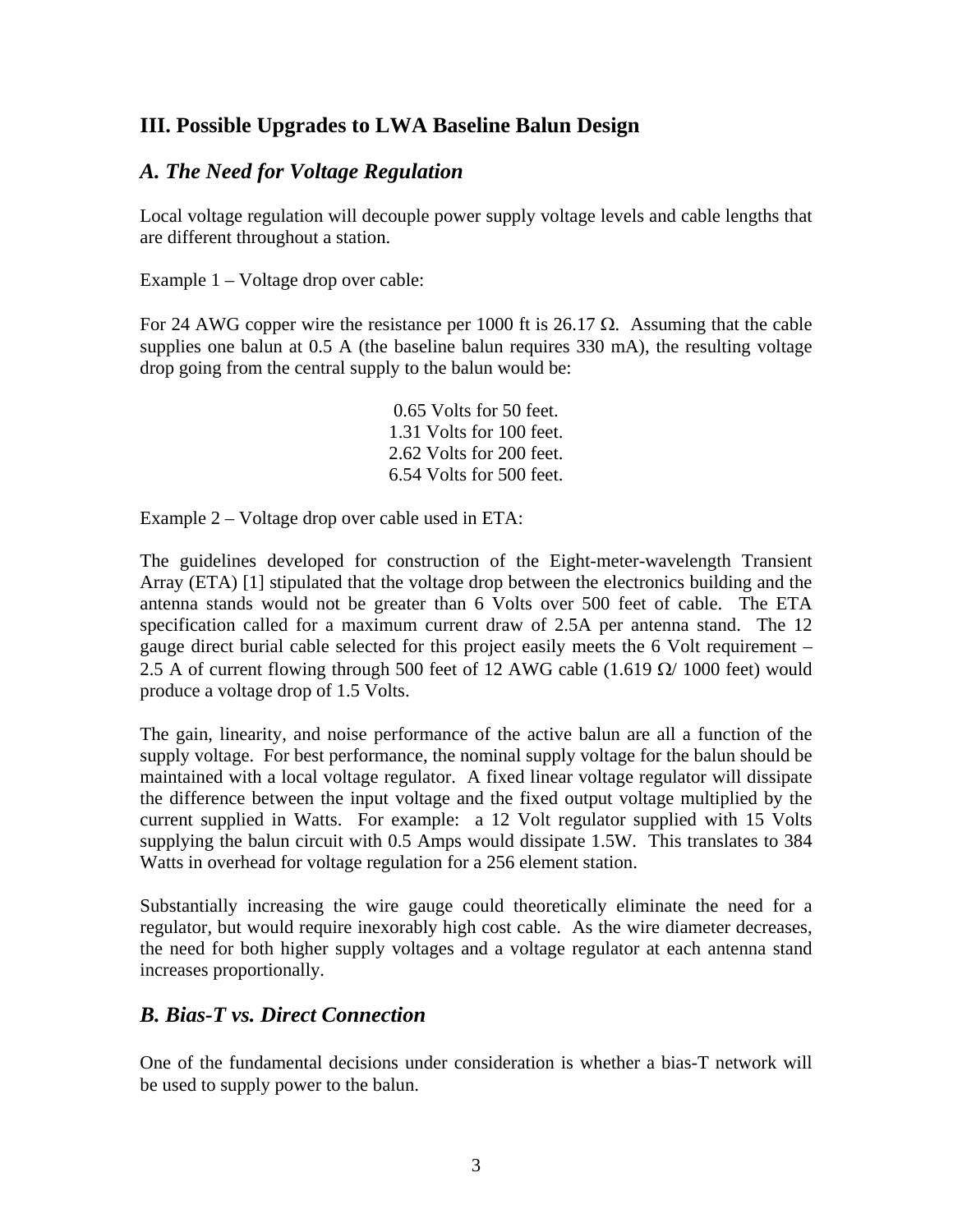A bias-T is a simple network that allows power to be distributed over the same cable that returns the RF signal from an antenna stand (Fig. 3).

A separate bias-T network is required at each end of the RF cable - one to insert power at the receiving end and another to extract power at the balun end. Only one bias-T network located in each active balun is required to supply power to both polarizations of an antenna stand.



Figure 3 – Typical Bias-T Network

The alternative to supplying power over the RF cables with a bias-T is to provide a separate power distribution network with a direct power cable connection to each balun.

# **IV. Power Distribution Schemes Using a Bias-T**

### *A. DC Distribution of Power throughout the Array Using Bias-T Networks*

The most attractive aspect of distributing power with bias-Ts (shown in Fig. 2) is that this method completely eliminates the need for a separate power distribution network. Power is distributed over the same coaxial cable used to return RF signals from the antenna stands to a central hut.

### *B. AC Distribution throughout the Array Using Bias-T Networks*

It is worth mentioning that at least one commercial antenna system we have studied (Lacrosse Model 'A' HDTV antenna) supplies AC power via a bias-T arrangement instead of DC (Fig. 4). One concern with this arrangement is that might prove difficult to adequately filter the 60 Hz component from the RF signal being passed to the receive chain.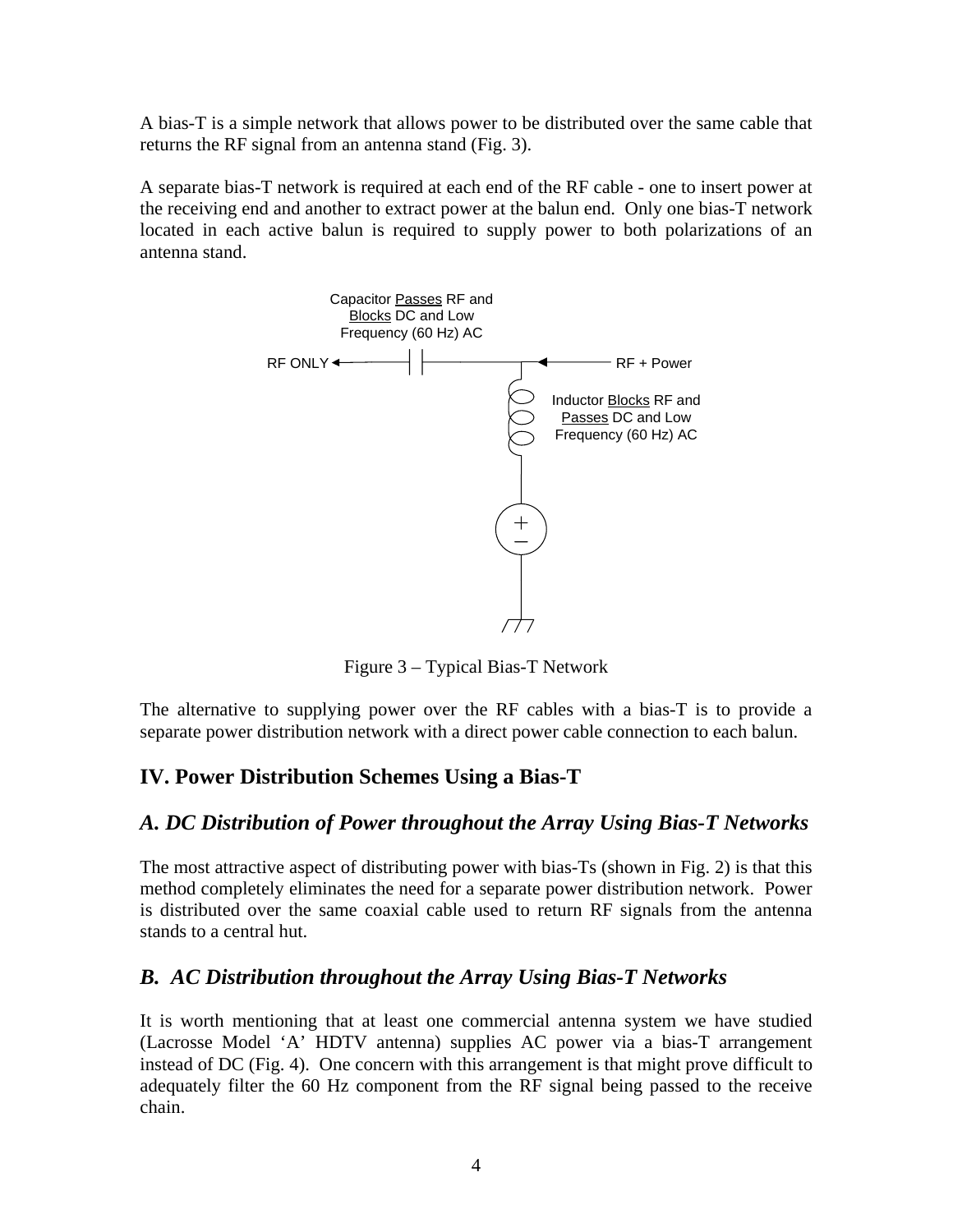

Figure 4 - AC Distribution Using a Bias-T

Advantages of Power Distribution Using Bias-T Networks:

- 1. The need for an extensive power distribution network is eliminated as power is supplied on the same co-axial cables returning RF signals from antenna stands.
- 2. The sourcing bias-T network would likely be incorporated onto the analog receiver circuit board, making it convenient to include a FET switch to selectively activate individual antennas.
- 3. The receiving bias-T is only present on one of the two balun outputs making the balun "virtually keyed" to prevent getting the polarizations switched at the output.
- 4. The coaxial cable used for the RF feeds is intrinsically shielded. This will help prevent unwanted signals from being introduced by the power connection.
- 5. Each antenna would have its direct own "home run" connection back to the central hut. This is potentially more reliable than a distributed multi-node network.

Disadvantages of Power Distribution Using Bias-T Networks:

- 1. The bias-T will only be present on one of the active-balun outputs. This will introduce a slight imbalance in the output impedance match. We are gaining direct experience with this method of distribution on the LWDA (Fig. 5).
- 2. In the case of AC power distribution with bias-T networks, 60 Hz artifacts could leak through to the receiver.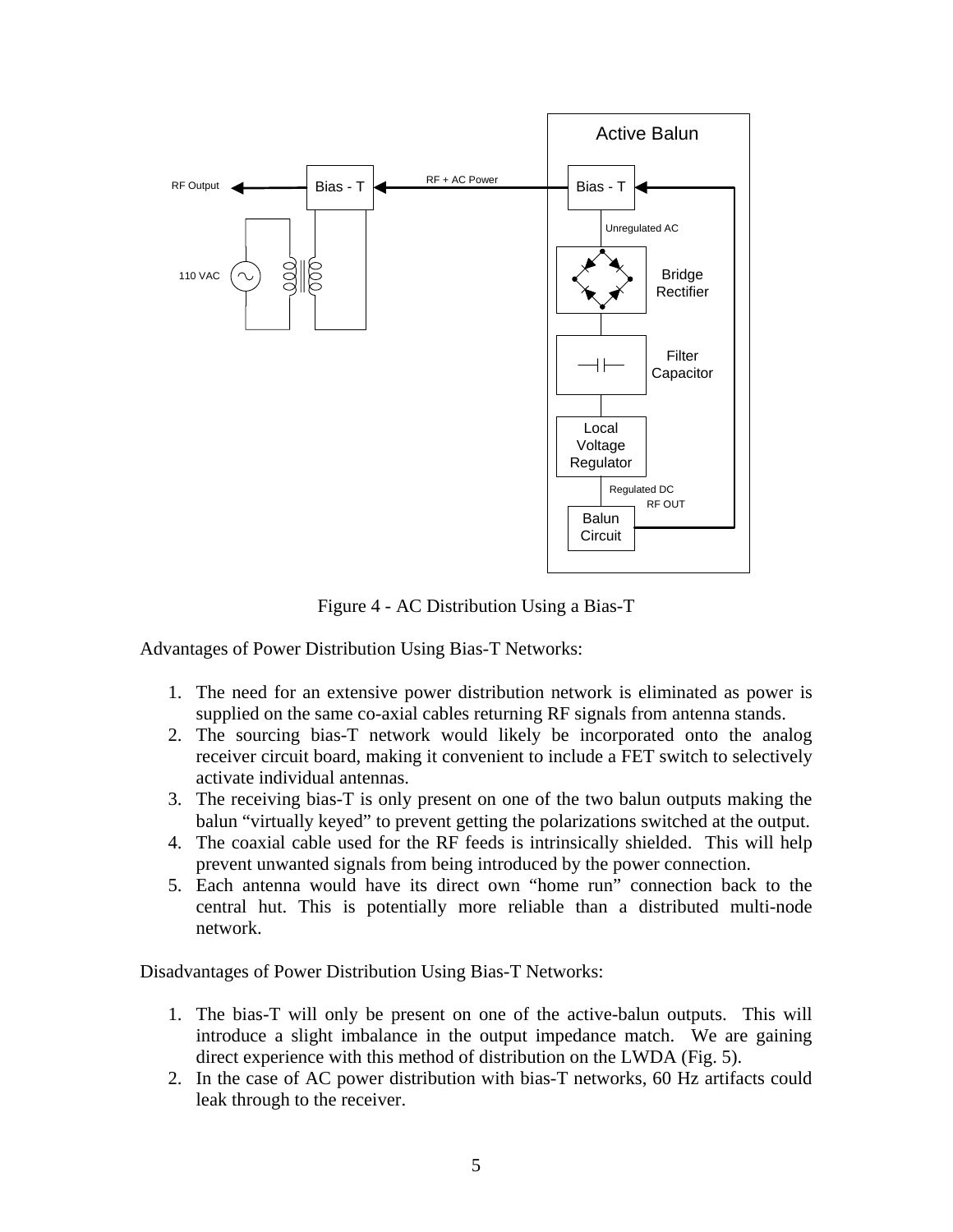

Figure 5 – Return Loss Difference between Balun Outputs With/Without Bias-T

### **V. Power Distribution Schemes without a Bias-T**

### *A. DC Power Distributed from Central Hut*

It is possible to locate banks of nominally regulated power supplies in the same location as the receive electronics and distribute power directly to the antenna stands with a network of dedicated shielded cables that connect directly the active baluns (Fig. 4).

Advantages of Direct DC Power Connection:

- 1. Power is supplied directly to the balun without the need for a bias-T enabling the output impedance as a function of frequency to be nearly identical for both outputs. When a bias-T is used, there is a slight imbalance in the output match.
- 2. DC power will likely be supplied from multiple units at a central location making it very straightforward to turn off power to sections of the array for testing and servicing.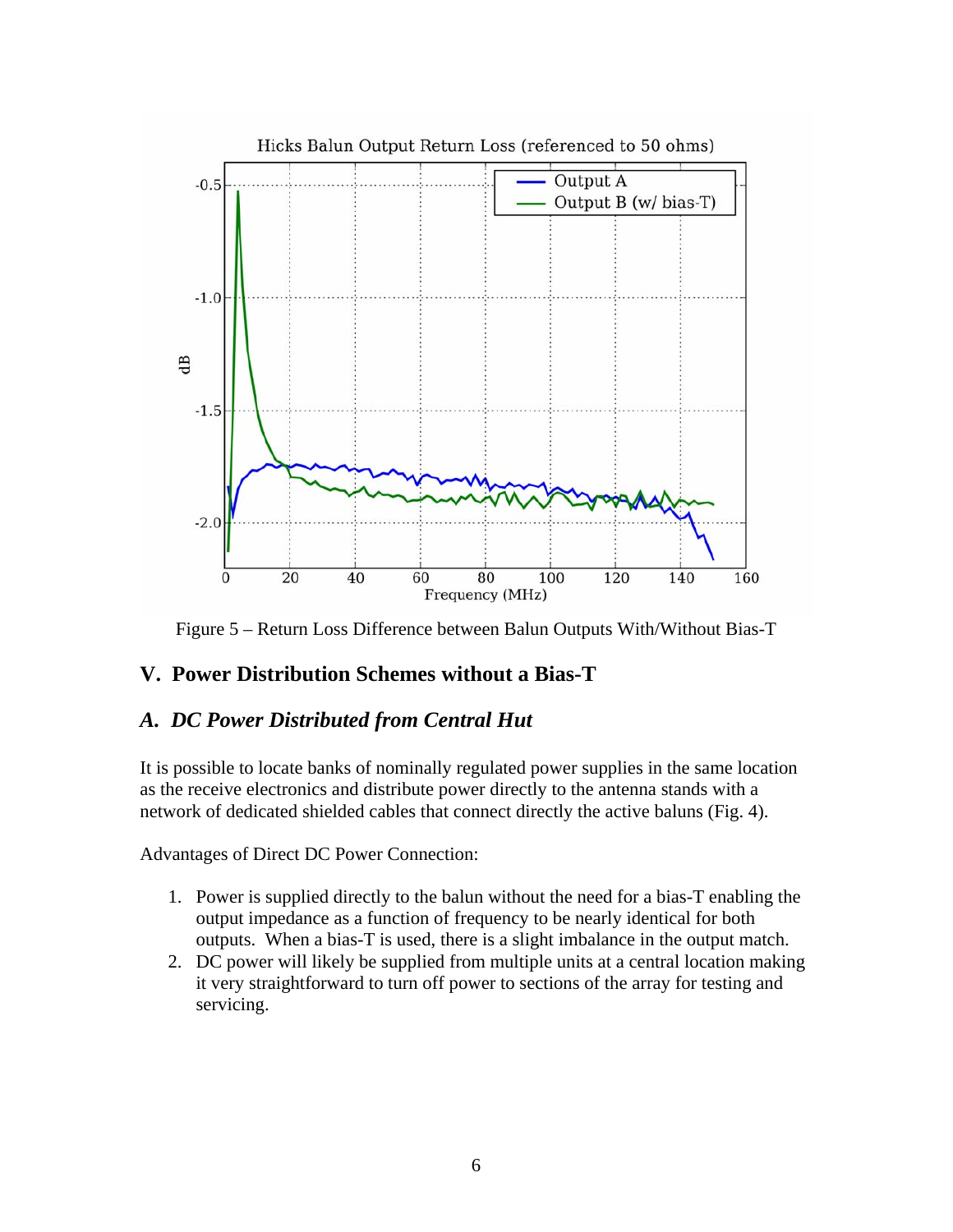Disadvantages of Direct DC Power Connection:

- 1. Requires a large amount of cable, connectors, and hardware that is not required when power is distributed by bias-Ts.
- 2. Centrally located DC power supplies will likely occupy a large amount of space.
- 3. Eliminating the heat generated by the centrally located supplies could prove challenging.
- 4. A set of connectors will be required for each antenna stand that would be unnecessary if a bias-T network were used instead.



Figure 4 - Direct DC Power Distribution

# *B. AC Power Distributed from Central Hut Transformer*

One alternative to using a bank of centrally located DC power supplies would be to use a centrally located step-down transformer and distribute either low voltage (for safety) or high-voltage (for lower distribution loss) AC throughout the array. In either case, a small transformer would be located at each antenna stand to step the voltage up or down. The case of a low voltage AC distribution network is depicted in Figure 5.

Advantages of AC Power Distribution with Central Transformer:

- 1. Since a central distribution transformer could likely be housed in a standard industrial transformer enclosure, space, cooling, and environmental constraints could likely be satisfied in an economical manner.
- 2. A low voltage distribution network would provide safety for maintenance personnel servicing antenna stands.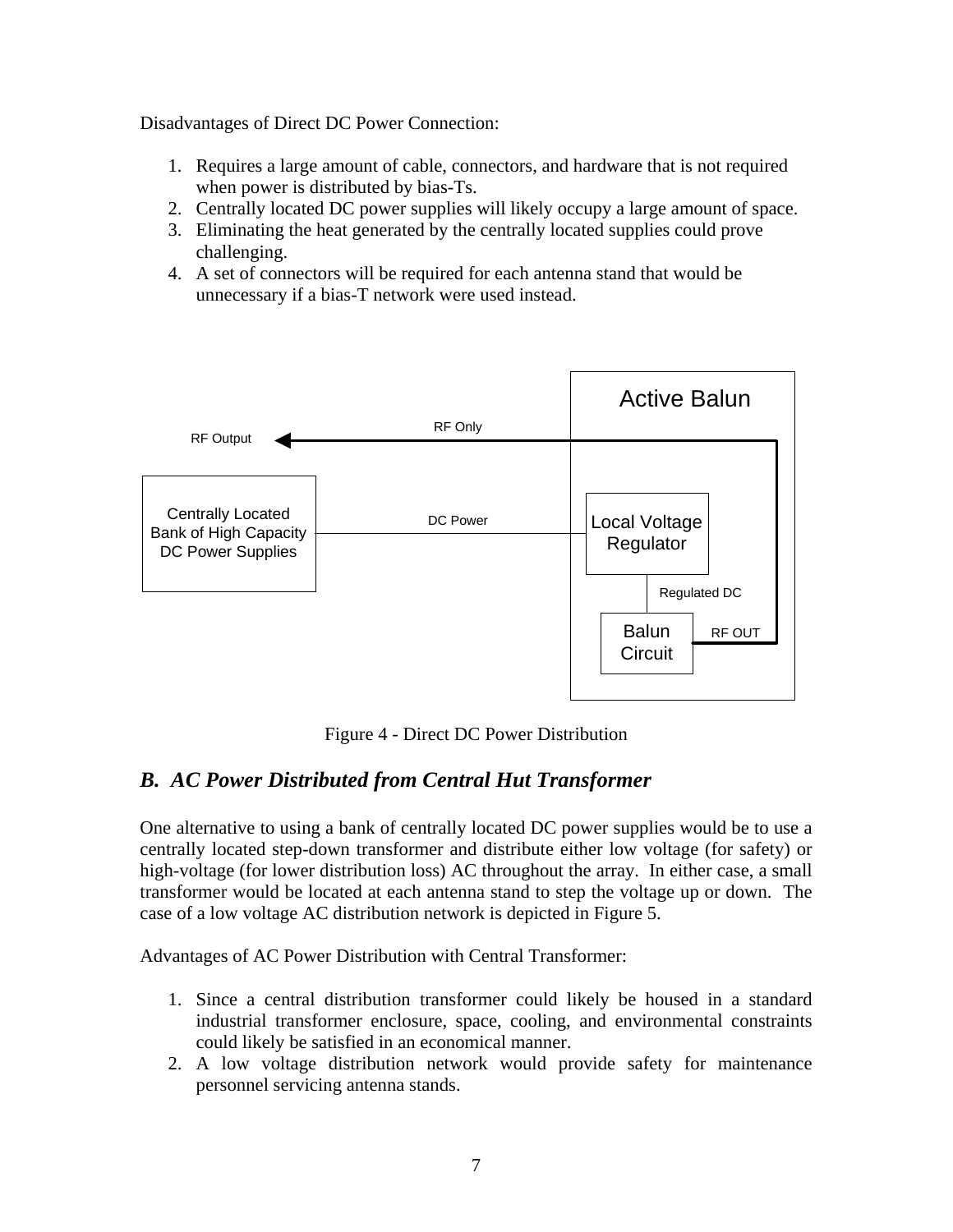- 3. A higher voltage distribution network, such as that used on the Clarke Lake Array (~660 VAC), could reduce line loss and enable much less expensive low-gauge wire to be used.
- 4. Since each balun is essentially equipped with its own DC power supply, a large segment of the array would not become inactive as would be the case with the failure of a central DC supply sourcing many antenna stands.
- 5. Power is supplied directly to the balun without the need for a bias-T. When a bias-T is used, there is a slight imbalance in the output match.
- 6. Having 110 VAC distributed throughout the array would make it easy to provide power outlets throughout a station to power tools and lights for maintenance.

Disadvantages of AC Power Distribution with Central Transformer:

- 1. Additional power connectors and an extensive shielded power distribution network are required that would not be necessary if bias-T networks were used.
- 2. A small transformer will be needed at each antenna stand.
- 3. If it isn't possible to encase the transformer local to the antenna stand in a part of the stand that is already weatherproof, an additional protective enclosure will be necessary.



Figure 5 - Direct AC Power Distribution from Central Transformer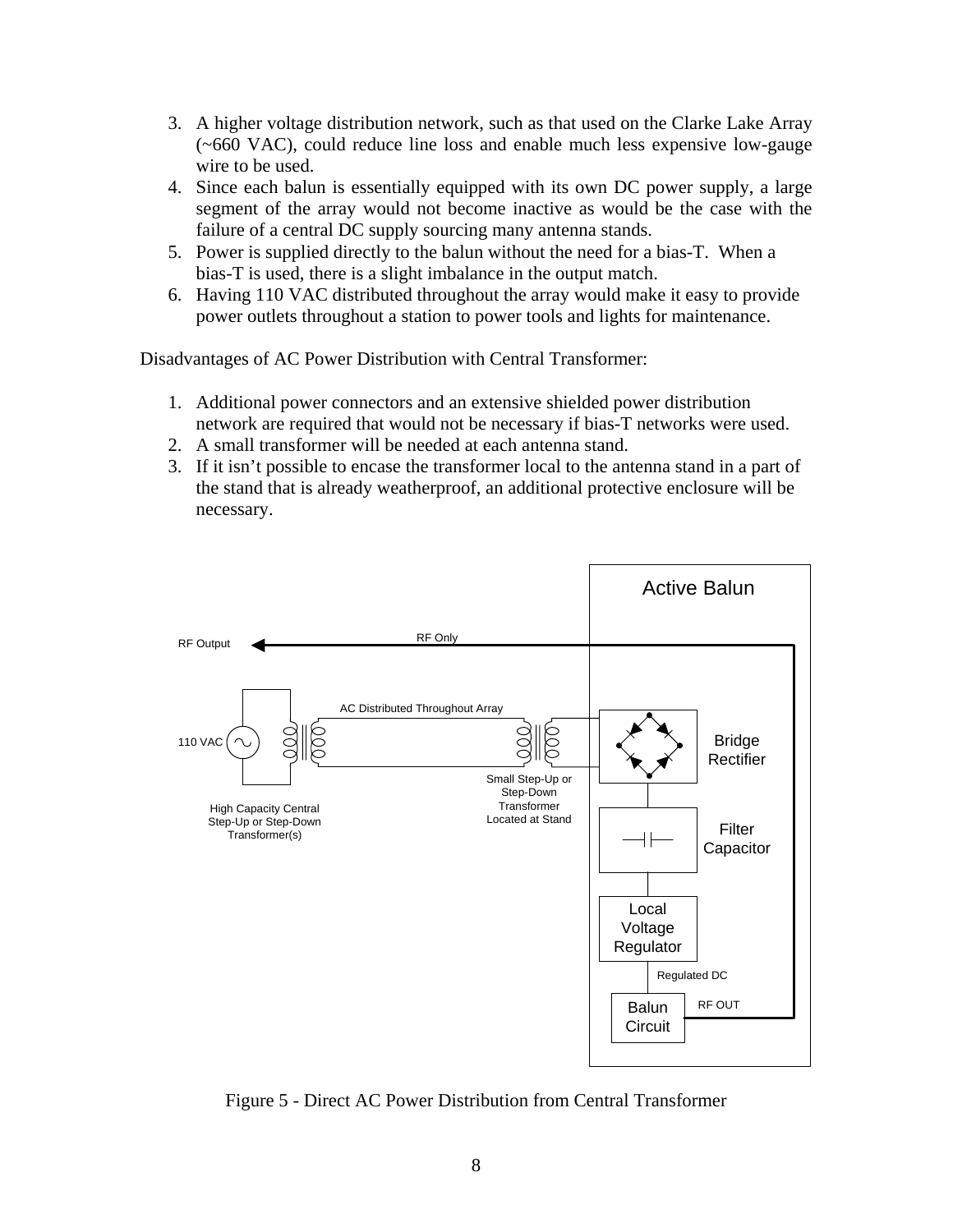### *C. 110 VAC Power Throughout Array*

It is also possible to distribute 110 V AC across the entire array and locate a small stepdown transformer at each antenna stand (Fig. 6). The local step-down transformer could be housed in an enclosure to protect maintenance personnel from line voltage levels.



Figure 6 - Direct Distribution of 110V AC throughout the Entire Array

Advantages of Direct Distribution of 110 VAC Power Throughout Array:

- 1. Overall station reliability is increased since each stand is self-sufficient from a power standpoint.
- 2. Power supply cooling and space constraint concerns are eliminated.
- 3. Standard industrial 110V wiring hardware (junction boxes, fuse boxes, etc.) can be used throughout the entire distribution network.
- 4. The AC distribution network could be designed to enable the station array to be selectively powered for servicing and testing.
- 5. Power is supplied directly to the balun without the need for a bias-T. When a bias-T is used, there is a slight imbalance in the output match.
- 6. Power tools and test equipment could be powered at outlets placed at many or all of the antenna stands.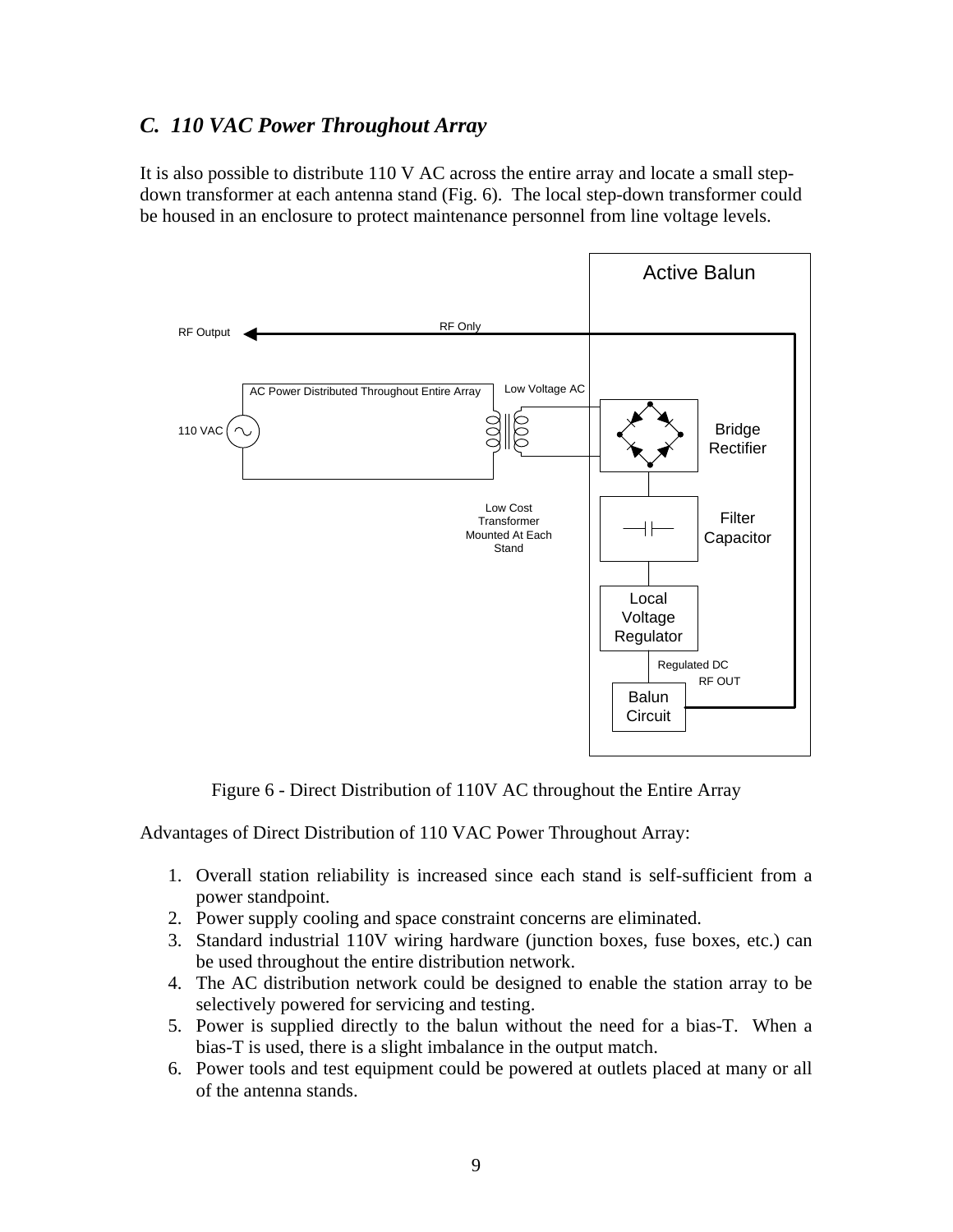Disadvantages of Direct Distribution of 110 VAC Power Throughout Array:

1. Additional power connectors and an extensive shielded power distribution network are required that would not be necessary if bias-T networks were used.

## **VI. Cost Considerations**

We include here some basic cost information to help enable cost comparisons of the various power distribution methods discussed in this report.

#### DC Bias-T:

The bias-T network used in the baseline balun design consists of one inductor and one capacitor. One such network must be present at the receiver side, and another included in the active balun unit.

| <b>Inductor Value:</b>           | $4.7 \text{ uH}$           |
|----------------------------------|----------------------------|
| Manufacturer:                    | <b>JW Miller Magnetics</b> |
| <b>Manufacturer Part Number:</b> | 9230-36                    |
| Distributor:                     | Digi-Key                   |
| Distributor's Part Number:       | <b>M94R7-ND</b>            |
| Cost in Quantities $>$ 500:      | \$0.46                     |
| Capacitor Value:                 | $0.1 \text{ uF}$           |
| Manufacturer:                    | Panasonic                  |
| <b>Manufacturer Part Number:</b> | ECJ-3VB1E104K              |
| Distributor:                     | Digi-Key                   |
| Distributor's Part Number:       | PCC1883CT-ND               |
| Cost in Quantities $>$ 500:      | \$0.08                     |

The cost per bias-T network is, therefore, \$0.54 each.

#### High Capacity DC Power Supply:

A cursory survey of high capacity rack mount power supplies identified the Lambda model GEN 20-165 as a potential candidate for a central DC supply. It is capable of supplying 1 to 20 Volts at up 165 Amperes. Monitoring and control of this unit is possible via an RS-232 port.

#### Voltage Regulator:

| Voltage Regulator:                          | $LM2940IMP-12(12V, 1A)$ |
|---------------------------------------------|-------------------------|
| Manufacturer:                               | National Semiconductor  |
| Manufacturer Part Number: LM2940IMP-12/NOPB |                         |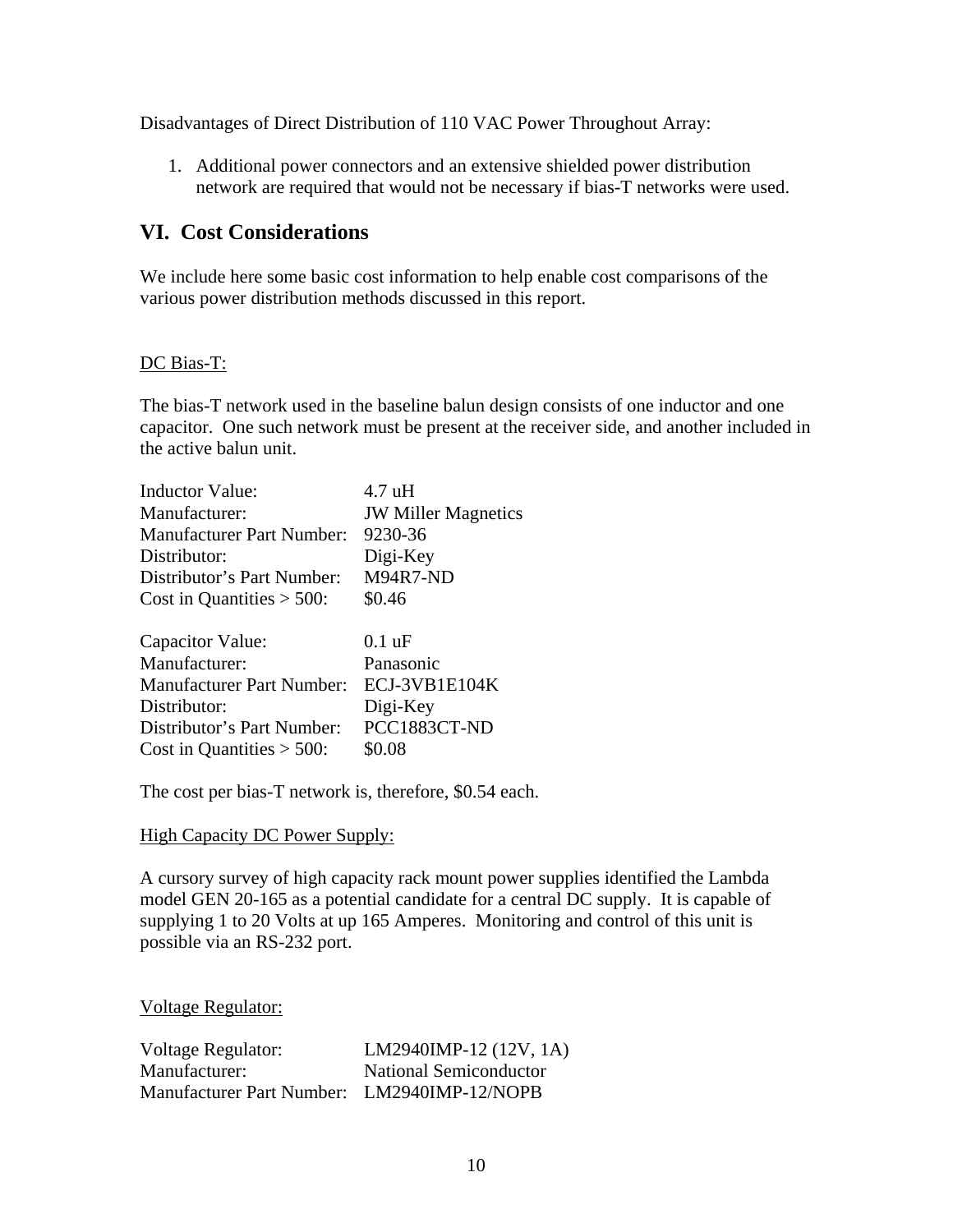Distributor: Digi-Key Distributor's Part Number: LM2940IMP-12CT-ND Cost in Quantities  $> 250$ : \$0.93

Transformer for AC Distribution Methods:

Transformer Type: 115 VAC Primary, 12.6V Secondary @ 1.6A Manufacturer: Signal Transformer Manufacturer Part Number: 14A-20-12 Distributor: Digi-Key Distributor's Part Number: 595-1003-ND Cost in Quantities  $> 200$ : \$7.68

High-Capacity Transformer for Central AC Distribution Methods:

| <b>Transformer Type:</b>         | Boost-Buck Transformer - 5kva    |  |  |
|----------------------------------|----------------------------------|--|--|
|                                  | 120 or 240 Volt Primary          |  |  |
|                                  | 12 or 24 Volt Secondary          |  |  |
|                                  | Single Phase, 60 Hz              |  |  |
| Manufacturer:                    | TEMCo – Tower Electric Motor Co. |  |  |
| <b>Manufacturer Part Number:</b> | TSB12N5F                         |  |  |
| Distributor:                     | <b>TEMCo</b>                     |  |  |
| Single Unit Cost:                | \$840.00                         |  |  |
| Quote:                           | #23501                           |  |  |

This unit is capable of delivering 396A at 12.6 Volts and weighs 130 lbs.

#### Bridge Rectifier for AC Distribution Methods:

| Bridge Rectifier:                        | 50V @ 2A                     |
|------------------------------------------|------------------------------|
| Manufacturer:                            | <b>General Semiconductor</b> |
| Manufacturer Part Number: 2KBP005M-E4/51 |                              |
| Distributor:                             | Digi-Key                     |
| Distributor's Part Number:               | 2KBP005M-E4/51GI-ND          |
| Cost in Quantities $> 100$ :             | \$0.49                       |

#### Direct Burial Shielded Cable for DC Distribution Methods:

| Part Number:  | 451802SDB                                                     |
|---------------|---------------------------------------------------------------|
| Manufacturer: | Paige Electric                                                |
| Distributor:  | Direct from manufacturer                                      |
| Description:  | 2 conductor, 18 AWG, shielded, waterblock direct burial cable |
| Price:        | \$160 per 1000 feet                                           |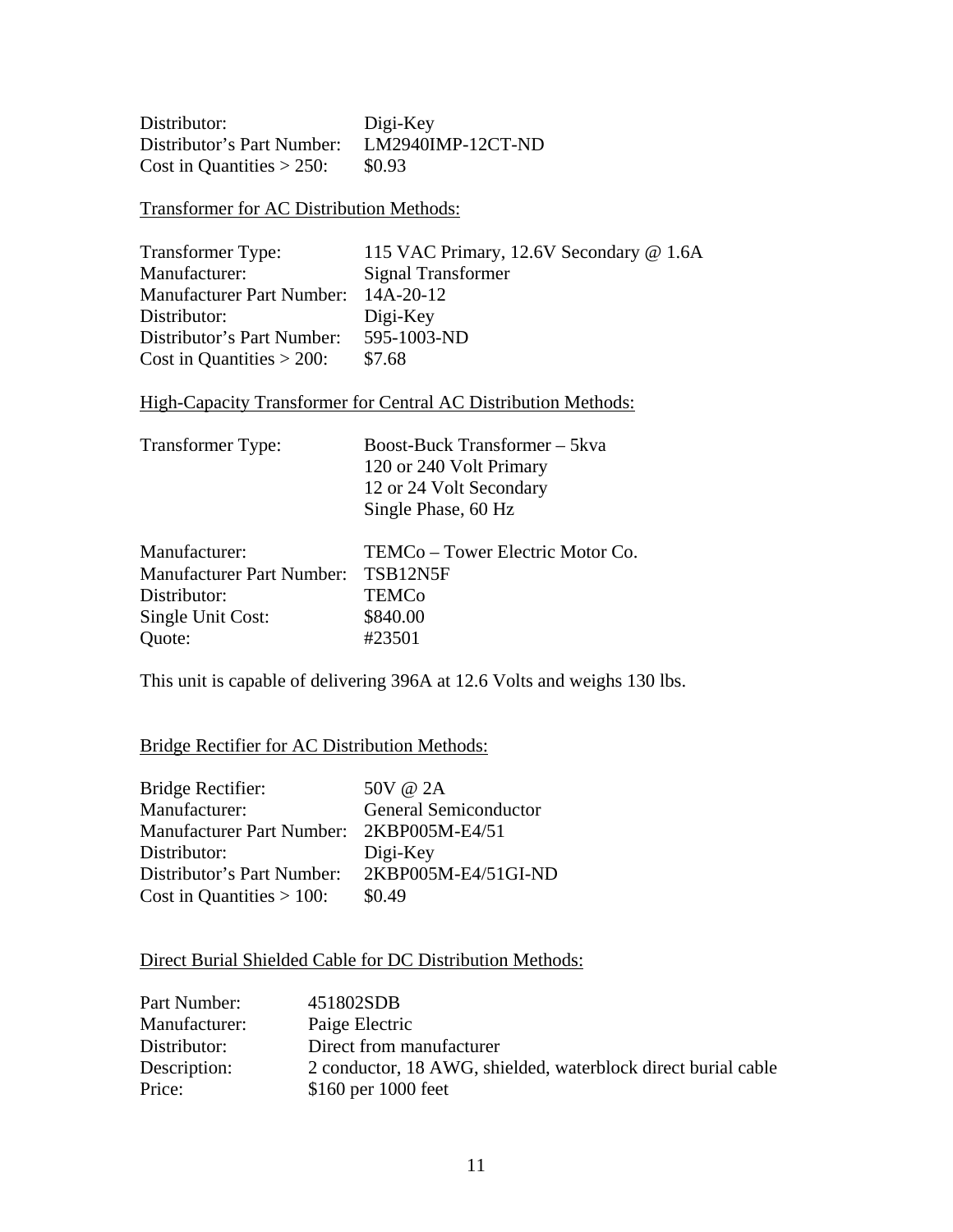#### Direct Burial Cable for AC Distribution Methods:

| Part Number:  | 12-2 UF with Ground                         |
|---------------|---------------------------------------------|
| Manufacturer: | <b>Essex Paranite</b>                       |
| Distributor:  | Dean Bennett Supply                         |
| Description:  | 12 AWG, UF Dierect Burial Cable with Ground |
| Price:        | $$1.08$ per foot                            |

Approximate cost of bias-T distribution for a station with 256 elements:

| 1. 256 x 2 bias-T networks at \$0.54 each =  | \$276.48  |
|----------------------------------------------|-----------|
| 2. 1 Rack Mount DC Supply (GEN $20-165$ ) =  | \$2850.00 |
| 3. 256 Voltage Regulators at \$0.93 each $=$ | \$238.08  |
| $Total =$                                    | \$3364.56 |

Approximate cost of DC distribution over a dedicated power cable for 256 elements:

|  | 1. Cable approximated at 100 ft./ant. = $25,600$ feet * \$160/1000 ft. | $=$ \$4096.00      |
|--|------------------------------------------------------------------------|--------------------|
|  | 2. 256 Voltage Regulators at \$0.93 each                               | $= $238.08$        |
|  | 3. 1 Rack Mount DC Supply (GEN 20-165)                                 | $=$ \$2850.00      |
|  |                                                                        | Total $= $7184.00$ |
|  |                                                                        |                    |

Approximate cost of AC distribution over a dedicated power cable for 256 elements:

| 1. Cable approximated at 100 ft./ant. = $25,600$ feet $\frac{*}{1.08}$ ft. | $=$ \$27,648        |
|----------------------------------------------------------------------------|---------------------|
| 2. 256 Voltage Regulators at \$0.93 each                                   | $=$ \$238.08        |
| 3. 256 Bridge Rectifiers at \$0.49 each                                    | $=$ \$ 125.44       |
|                                                                            | Total = $$28011.00$ |

We did not conduct and exhaustive search for direct burial cable intended for 110 VAC system. We would like to invite comments on more reasonably priced alternatives to the type listed here.

Approximate cost of Central AC distribution over bias-T networks for 256 elements:

| 1. High Capacity Transformer 120/240VAC to 12/24 VAC | $=$ \$ 840.00      |
|------------------------------------------------------|--------------------|
| 2. 256 x 2 bias-T networks at \$0.54 each            | $=$ \$ 276.00      |
|                                                      | Total $= $1116.00$ |